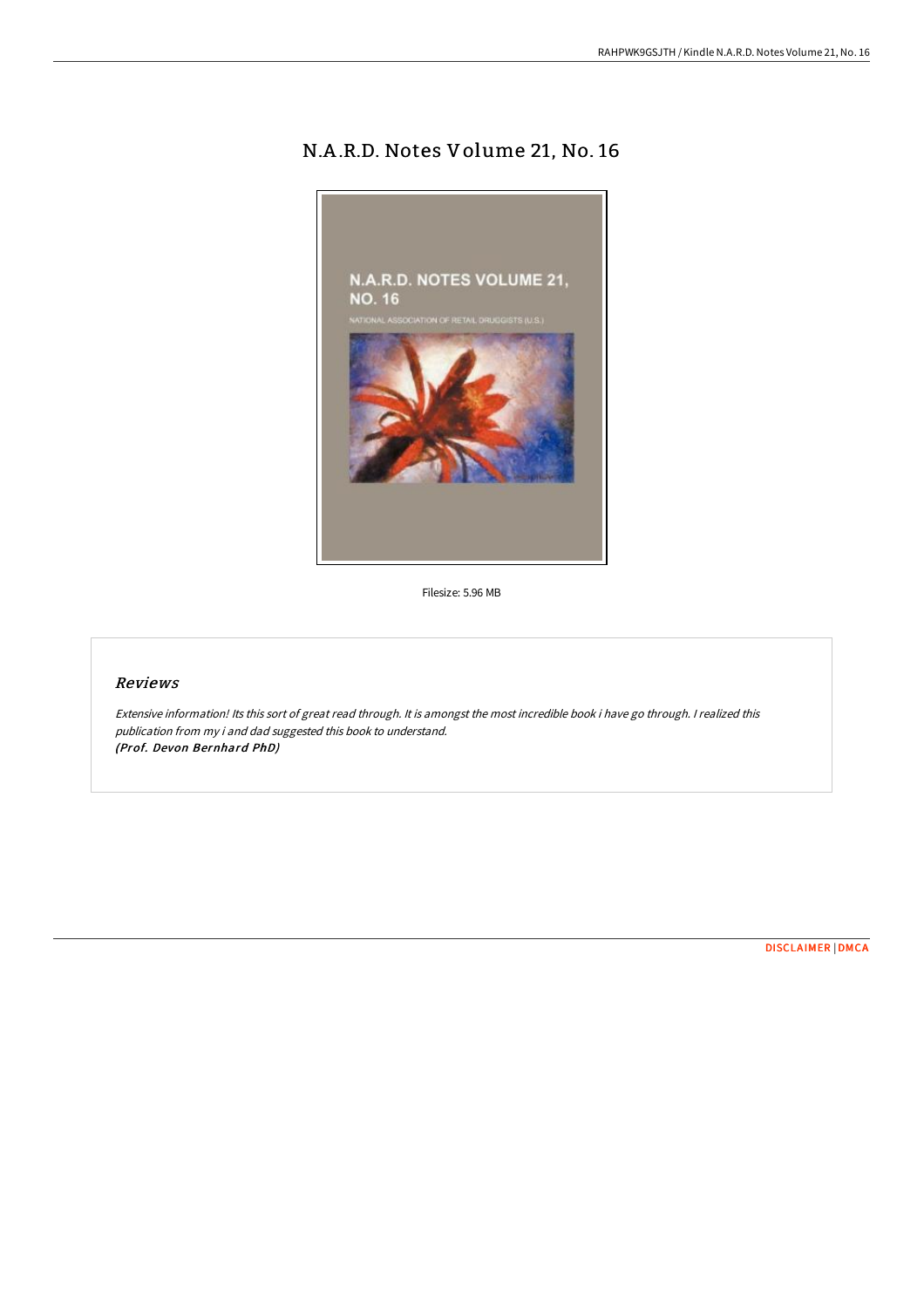## N.A.R.D. NOTES VOLUME 21, NO. 16



To read N.A.R.D. Notes Volume 21, No. 16 eBook, you should follow the button listed below and download the ebook or have accessibility to other information which might be in conjuction with N.A.R.D. NOTES VOLUME 21, NO. 16 book.

Rarebooksclub.com, United States, 2012. Paperback. Book Condition: New. 246 x 189 mm. Language: English . Brand New Book \*\*\*\*\* Print on Demand \*\*\*\*\*.This historic book may have numerous typos and missing text. Purchasers can download a free scanned copy of the original book (without typos) from the publisher. Not indexed. Not illustrated. 1916 Excerpt: .Soda Fountain has eliminated the most objectionable condition now existing with other Soda Fountains---the tremendous task imposed upon you every day after you have installed an all metal soda fountain, through scouring, cleaning and polishing in an effort to try to keep it looking respectable in LL DEMAND i sanitary principles as a protection to the public health the eyes of your customers and to meet the demands of the laws of sanitation. This illustration shows our regular stock 10 foot New Century Iceless Interior and counter. They are made in lengths of 6, 8, 10, 12, 14 and 16 foot. Most of our distributors carry all sizes in stock where they can be inspected and quick delivery made. Sanitary Vitreous with its beautiful all white glossy surface is the most popular material used today on all high grade plumbing fixtures. It is nothing new--only--we have adopted its use to Soda Fountain Construction to save your time, your labor, and your expense. Write for particulars White Vitreous Construction TAIN CO., CHICAGO /TORS VITROLITE CONSTRUCTION CO.Parkersburg, W. Va. W. A. PICKETT Cedar Rapid., Iowa BURCH KLEI S Washington, D. C. CRESCENT CITY CARBONATE CO.New Orleans, La. HUDGINS PRODUCE CO Texarkana, Ark. McPIKE DRUG CO Kansas City, Mo. I St. North Minneapolis, Minn. F. W. KING CO Atlanta, Ga. F. W. KING CO Jacksonville, Fla. KING A CO Tampa, Fla. HAYNES-FULLWOOD CONF. CO Birmingham, Ala. BARBER SUPPLY CO Greensboro, N. C. BERGSTEDT BROS St. Paul, Minn. Chamber of...

 $\mathbf{H}$ Read [N.A.R.D.](http://albedo.media/n-a-r-d-notes-volume-21-no-16-paperback.html) Notes Volume 21, No. 16 Online  $\blacksquare$ [Download](http://albedo.media/n-a-r-d-notes-volume-21-no-16-paperback.html) PDF N.A.R.D. Notes Volume 21, No. 16